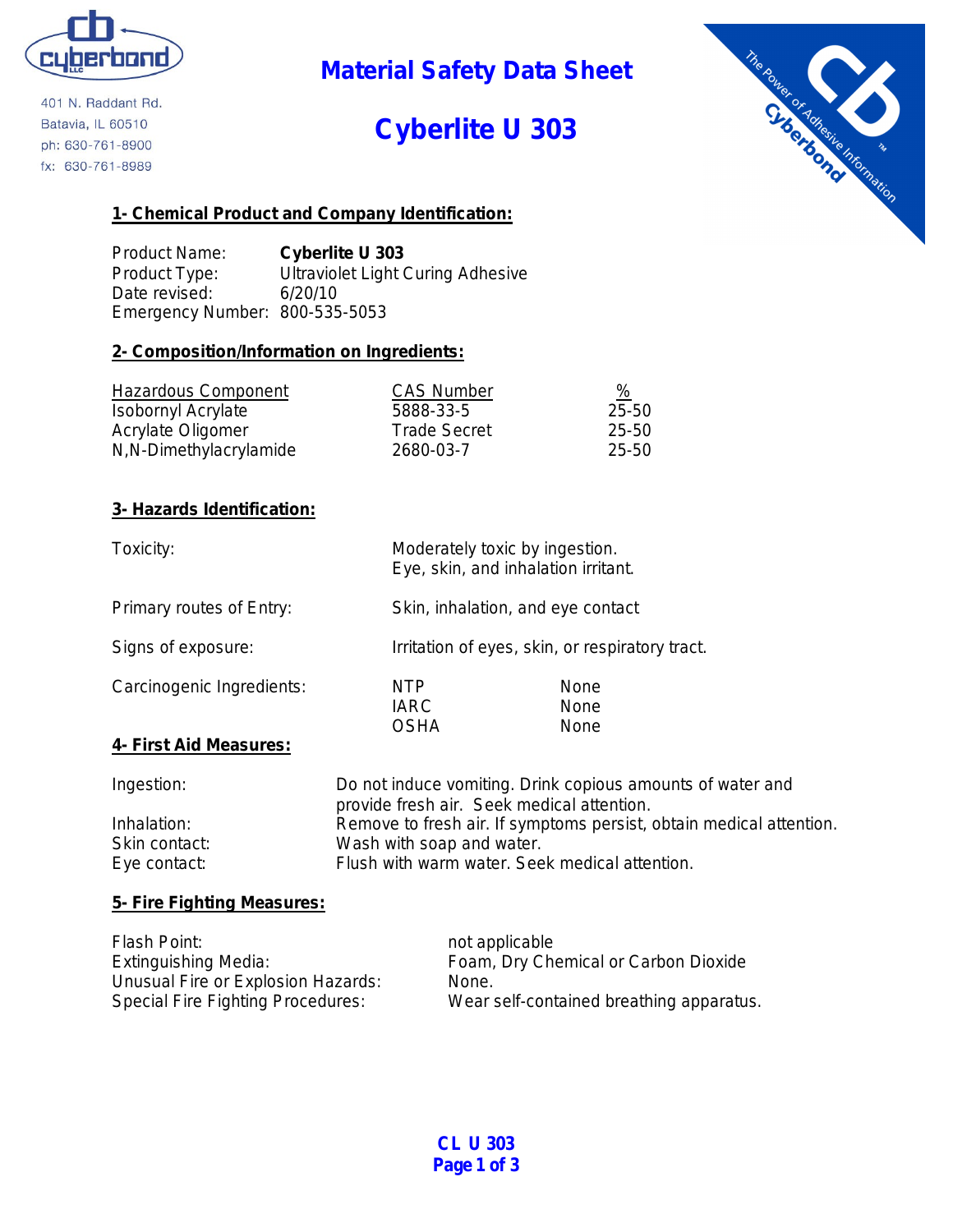### **Material Safety Data Sheet**

# **Cyberlite U 303**

#### **6-Accidental Release Measures**

Steps to be taken in case of spill or leak: Inform authorities in case of seepage into water system. Maintain adequate ventilation.

Soak up with inert absorbent. Store in a closed container until disposal.

#### **7- Handling and Storage:**

| Safe storage: | Store away from heat and direct sunlight to maximize shelf life. |
|---------------|------------------------------------------------------------------|
|               | Store inside in a dry location between 50°Fand 90°F.             |
| Handling:     | Keep container tightly closed. Avoid contact with skin. Avoid    |
|               | breathing vapors.                                                |

#### **8- Protective Equipment:**

| Ventilation:            | Local exhaust ventilation recommended for maintaining vapor<br>level below TLV. |
|-------------------------|---------------------------------------------------------------------------------|
| Respiratory protection: | Not applicable with good local exhaust.                                         |
| Skin:                   | Neoprene or non-reactive gloves. Do not use cotton or wool.                     |
| Eye protection:         | Safety glasses or goggles with side shields.                                    |

#### **9- Physical and Chemical Properties:**

| Appearance:           | Yellowish clear liquid       |
|-----------------------|------------------------------|
| Odor:                 | Mild                         |
| <b>Boiling Point:</b> | $212^\circ$ F                |
| Vapor Pressure:       | Less than .2mmHg @20C        |
| Vapor Density:        | More than 1 (Air $=1$ )      |
| Evaporation rate:     | Not applicable               |
| Specific Gravity:     | 1.1                          |
| Solubility in water:  | Negligible.                  |
| Auto Igniting         | Product is not self-igniting |
|                       |                              |

#### **10- Stability and Reactivity**

| Stability:                | Stable            |
|---------------------------|-------------------|
| Hazardous Polymerization: | Will not occur    |
| Incompatibility:          | Photoreactive. Re |

eacts with amines, acids, alkalis, and oxidizing agents.

#### **11- Toxicological Information**